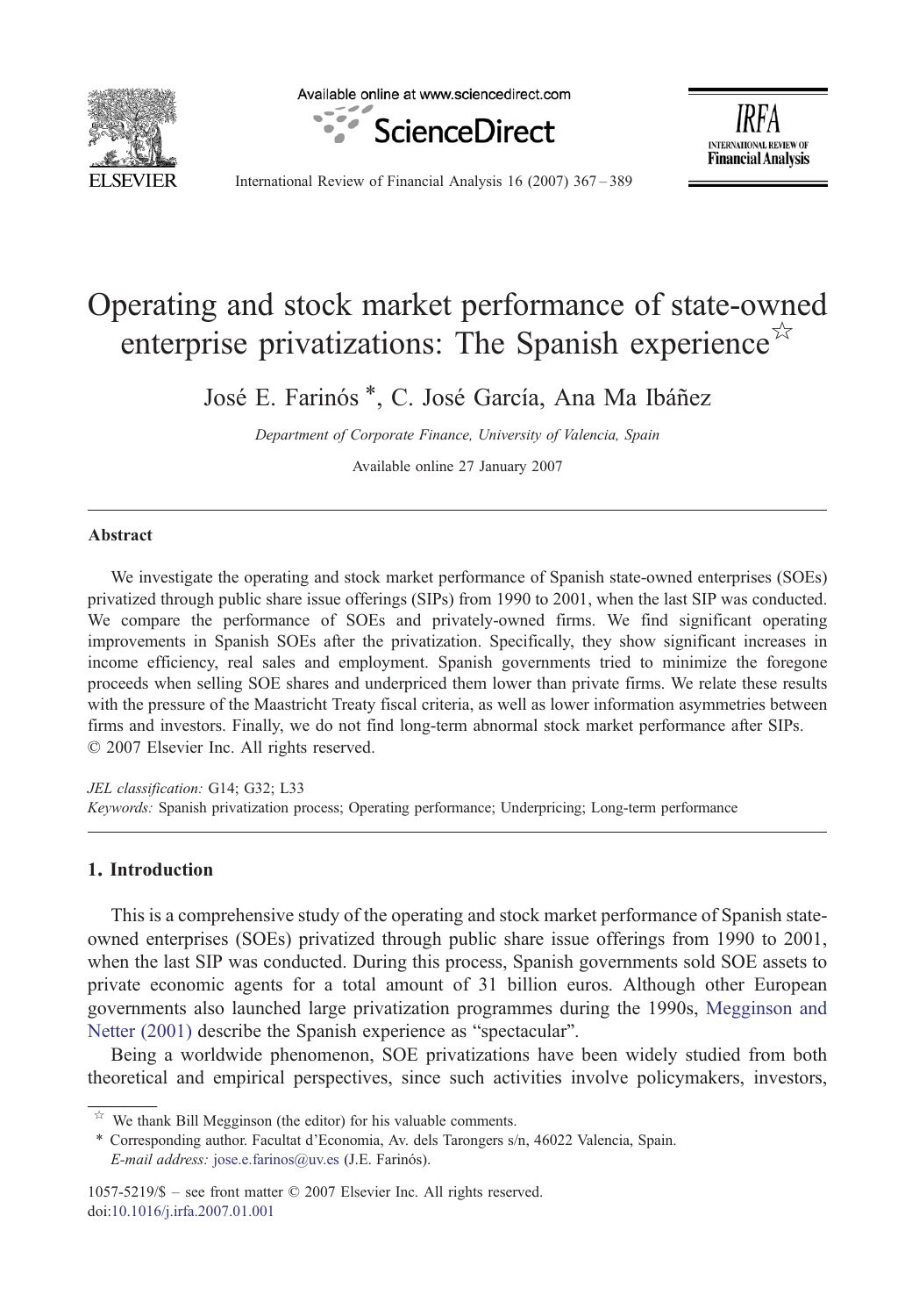consumers and workers. Obviously, studies are necessary in order to provide enough background and knowledge about the consequences and undesired deviations from original objectives. Broadly speaking, the goals of privatization are to (i) raise revenue for the state; (ii) promote economic efficiency; (iii) reduce government interference in the economy; (iv) promote wider share ownership; (v) provide the opportunity to introduce competition; (vi) subject SOEs to market discipline; and (vii) develop the national capital market.<sup>1</sup> As a consequence of the complexity of these goals, countries have chosen different methods for carrying out their privatization policies. [Brada \(1996\)](#page--1-0) proposes four categories of classification of privatization methods: (i) privatization through restitution; (ii) privatization through the sale of state property (as either direct sales or as share issue privatizations "SIPs"); (iii) voucher privatization; and (iv) privatization from below.

Most of the academic studies on the privatization topic have focused on examining the effect of privatizations on the financial and operating performance of firms privatized through share offerings.<sup>2</sup> The evidence indicates significant improvements in operating performance, which, in turn, does not seem to support the market failure argument against government intervention. However, only a few studies exist that analyse the market performance of SIPs. [Comstock, Kish,](#page--1-0) [and Vasconcellos \(2003\)](#page--1-0) claim that SIPs are expected to have a stock market performance similar to private-sector equity public offerings. Accordingly, state-owned firm privatizations reveal two key characteristics analogous to privately-owned firms, that is, initial underpricing and long-term underperformance. From the investors' point of view, stock market information is extremely relevant as they may be involved with the initial or seasoned public offering and, therefore, they need to know how privatization offers tend to perform in both the short and the long run.

The primary objective of this study is to present evidence of the Spanish SOE privatization experience through SIPs during the 1990s and early 2000s. We focus on this method of transferring property from the state to the private sector because Spanish governments have raised more than 83% of the total amount of privatization revenues from share issue offerings. Consistent with the international evidence, Spanish governments sold the so-called "crown jewels" through SIPs, that is, large and well-known Spanish enterprises, most of them from strategic industries such as energy, telecommunications, banking or airlines. We relate the Spanish privatization "boom" during the 1990s to two main factors: (i) that of economic liberalism reaching a peak during that period, and (ii) the necessity of meeting the Maastricht Treaty fiscal criteria in order to enter the European Monetary Union Third Phase in 1999.

Our results show that Spanish SOEs improved their efficiency and increased their real sales, capital expenditures and employment after going public, but not their profitability. We interpret this as meaning that SOE firms were mainly interested in growth as a strategy to reduce the risk of a hostile takeover that could transfer the ownership of national strategic companies to foreigners once "golden share" protection had ended. Furthermore, and consistent within the context of strong fiscal pressure due to the necessity of meeting the Maastricht Treaty fiscal criteria in order to enter the European Monetary Union Third Phase, we find that Spanish governments tried to minimize the foregone proceeds when conducting the SIPs. Results from long-term stock market performance support the idea that investors who purchased SOE shares were correct in assuming that Spanish SOE issues were rationally priced by the markets, as we do not detect significant long-term abnormal returns after SIPs.

<sup>&</sup>lt;sup>1</sup> See [Megginson and Netter \(2001\)](#page--1-0) for a detailed discussion of these goals. <sup>2</sup> Section 3 presents evidence on operating and stock market performance of SOEs privatized through share offerings.